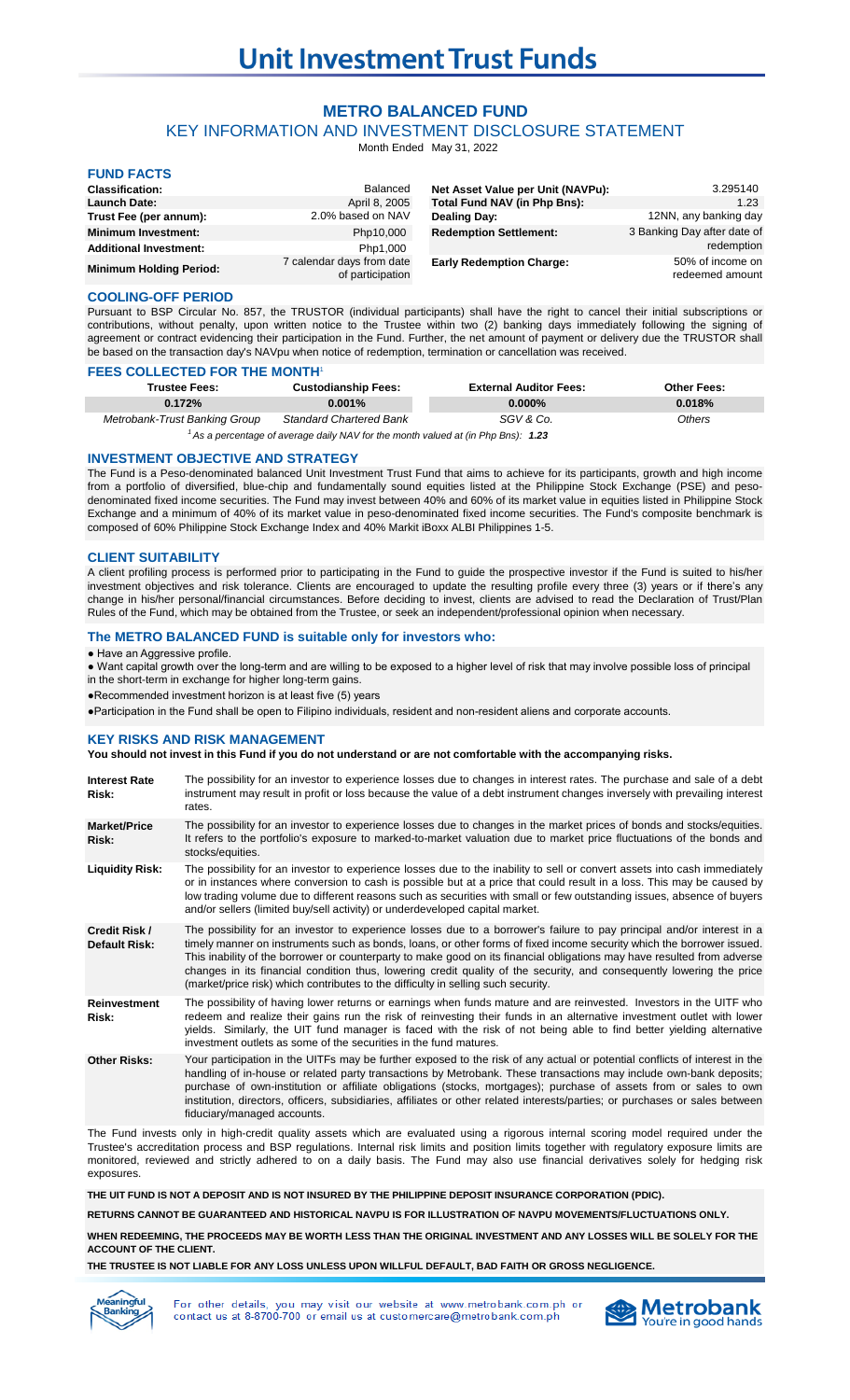## **FUND PERFORMANCE AND STATISTICS as of May 31, 2022**

*(Purely for reference purposes and is not a guarantee of future results)*



### **NAVPu GRAPH NAVPu OVER THE PAST 12 MONTHS** 3.526565

Highest Lowest

| --------                                                                      | <u>.</u> |
|-------------------------------------------------------------------------------|----------|
| <b>STATISTICS</b><br><b>Weighted Average Duration</b><br>$(in \text{ years})$ | 2.45     |
| Volatility, Past 1 Year (in %) <sup>2</sup>                                   | 10.14%   |
| Sharpe Ratio <sup>3</sup>                                                     | 0.10     |
| Information Ratio <sup>4</sup>                                                | 1.10     |

3.153979

*<sup>2</sup>Volatility measures the degree to which the Fund fluctuates vis-à-vis its average return over a period of time. The lower the number, the more stable the Fund's return is relative to its average return over time. Starting December 2017, computation is based on the annualized standard deviation of monthly returns.* 

*<sup>3</sup>Sharpe Ratio is used to characterize how well the return of a Fund compensates the investor for the level of risk taken. The higher the number, the better.*

*4 Information Ratio measures reward-to-risk efficiency of the portfolio relative to the benchmark. The higher the number, the higher the reward per unit of risk.*

### **CUMULATIVE PERFORMANCE**

|                  | 1 Month   | 3 Months  | 6 Months  | Year   | 3 Years   | 5 Years   | Since            |
|------------------|-----------|-----------|-----------|--------|-----------|-----------|------------------|
|                  |           |           |           |        |           |           | <b>Inception</b> |
| <b>Fund</b>      | 0.085%    | $-4.854%$ | $-4.584%$ | 2.161% | $-2.049%$ | $-1.139%$ | 229.514%         |
| <b>Benchmark</b> | $-0.066%$ | $-5.480%$ | -1.993%   | .165%  | $-3.406%$ | $0.171\%$ | 165.853%         |

<sup>5</sup>Benchmark return was based on the original benchmark of 50% 91-day Tbill and 50% Philippine Stock Exchange Index (PSEi) since inception, and was changed to 50% 91-day PDST-F and 50% PSEi from June 1, 2007 to August 31, 2010 then 60% PSEi and 40% HSBC Local Currency Bond Index (HSLI) 1-5 years (net of taxes) from September 1, 2010 to April 30, 2016 then 40% HSLI 1-5 years (net of *taxes) was changed to 40% Bloomberg Philippine Sovereign Bond Index 1-5 year (BPHIL15) Adjusted, effective May 2016.*

The BPHIL15-Adjusted Index was tentatively discontinued when the GS pricing basis shifted from PDST-R2 of PDEx to BVAL of Bloomberg effective October 29, 2018. The Fund used, an equivalent benchmark namely, the BPI Philippine Government Bond 1-5 Year Index (from October 30, 2018 to December 31, 2020) and Markit iBoxx ALBI Philippines 1-5 (from January 2020 until October 20, 2020). Effective October 21, 2020 the Fund benchmark is 60% Philippine Stock Exchange Index (PSEi) and 40% Markit iBoxx ALBI Philippines 1-*5.*

## **PORTFOLIO COMPOSITION TOP 10 HOLDINGS**

| <b>Allocation</b>                                                                                             | % of Fund |
|---------------------------------------------------------------------------------------------------------------|-----------|
| Equities                                                                                                      | 59.21%    |
| <b>Government Securities</b>                                                                                  | 22.83%    |
| <b>Corporate Bonds</b>                                                                                        | 16.90%    |
| Cash                                                                                                          | $-0.03%$  |
| <b>Time Deposits</b>                                                                                          | 0.90%     |
| Other Receivables - Net of Liabilities <sup>6</sup>                                                           | 0.19%     |
| $6$ Includes accrued income from investments, receivables from<br>brokers/counterparties and unpaid expenses. |           |

| <b>Sector Holdings</b> |        |
|------------------------|--------|
| Holdings               | 28.30% |
| Properties             | 19.14% |
| Financials             | 18.57% |
| <b>Services</b>        | 18.15% |
| Industrials            | 15.09% |
| Mining And Oil         | 0.76%  |
|                        |        |

| <b>Allocation</b>                                               | % of Fund | <b>Name</b> | <b>Maturity</b> |
|-----------------------------------------------------------------|-----------|-------------|-----------------|
| Equities                                                        | 59.21%    | 1. RTB      | 03.12.24        |
| <b>Government Securities</b>                                    | 22.83%    | 2. SM       |                 |
| Corporate Bonds                                                 | 16.90%    | 3. SMPH     |                 |
| Cash                                                            | $-0.03%$  | 4. RTB      | 03.04.27        |
| <b>Time Deposits</b>                                            | $0.90\%$  | 5. BDO      |                 |
| Other Receivables - Net of Liabilities <sup>6</sup>             | 0.19%     | 6. BPI      |                 |
| $^6$ Includes accrued income from investments, receivables from |           | 7. ICT      |                 |
| brokers/counterparties and unpaid expenses.                     |           | 8. CBCHIB   | 10.22.22        |
|                                                                 |           | 9. ALI      |                 |
| <b>Sector Holdings</b>                                          |           | 10. TEL     |                 |
|                                                                 |           |             |                 |

### **RELATED PARTY TRANSACTIONS**

| <b>Related Party</b> | <b>Transaction</b>     | <b>Market Value</b><br>(in Php Mns) |
|----------------------|------------------------|-------------------------------------|
| <b>MBTC</b>          | Corporate Bonds        | 19.87                               |
| <b>MBTC</b>          | Shares of Stock        | 28.46                               |
| <b>GT Capital</b>    | <b>Shares of Stock</b> | 9.39                                |
| MPI                  | Shares of Stock        | 9.38                                |

*Investments in the said outlets were approved by the Trust Committee. Likewise, all related party transactions are conducted on an arm's length and best execution basis and within established limits.*



For other details, you may visit our website at www.metrobank.com.ph or contact us at 8-8700-700 or email us at customercare@metrobank.com.ph